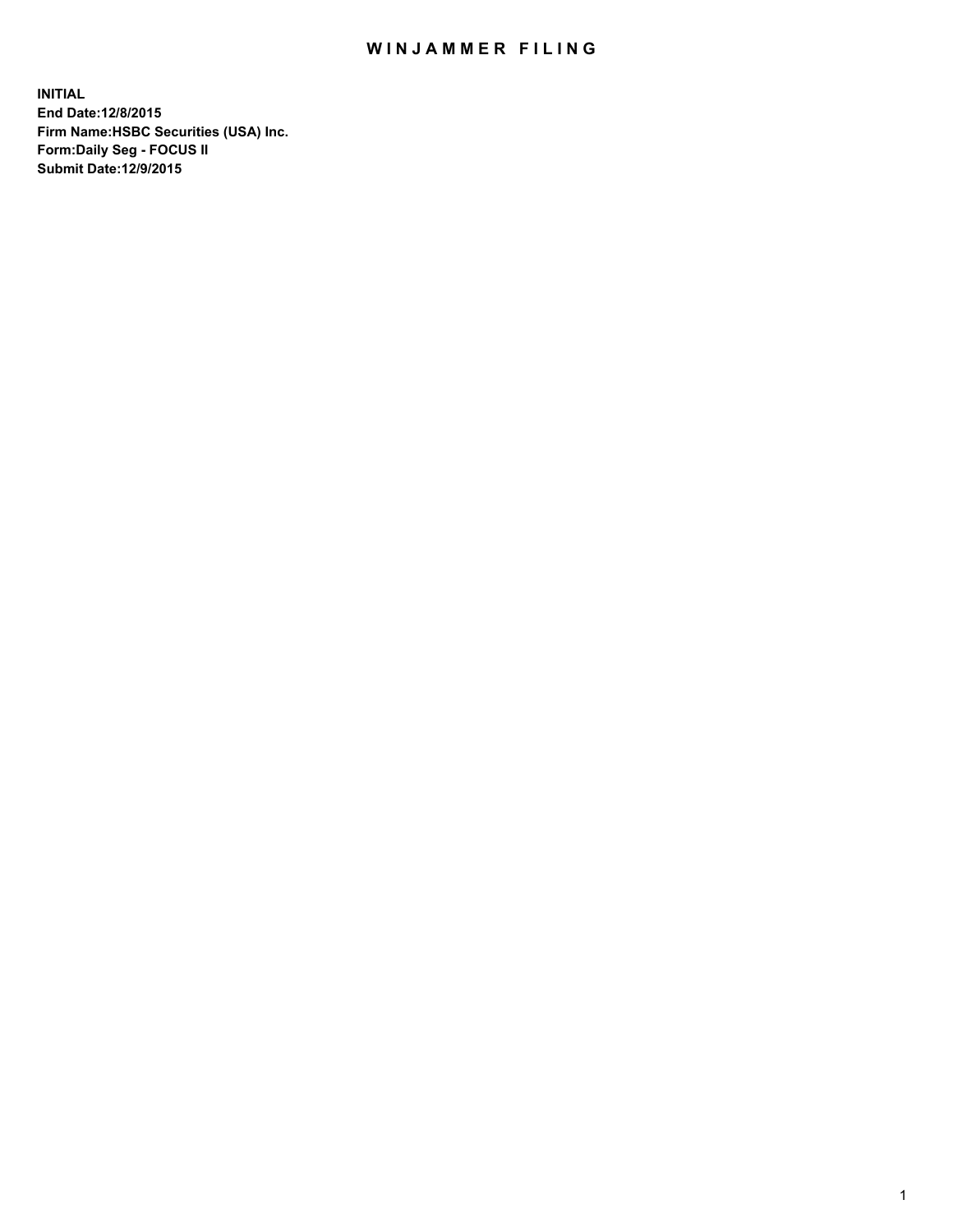## **INITIAL End Date:12/8/2015 Firm Name:HSBC Securities (USA) Inc. Form:Daily Seg - FOCUS II Submit Date:12/9/2015 Daily Segregation - Cover Page**

| Name of Company<br><b>Contact Name</b><br><b>Contact Phone Number</b><br><b>Contact Email Address</b>                                                                                                                                                                                                                         | <b>HSBC Securities (USA) Inc.</b><br>Steven richardson<br>212-525-6445<br>steven.richardson@us.hsbc.com |
|-------------------------------------------------------------------------------------------------------------------------------------------------------------------------------------------------------------------------------------------------------------------------------------------------------------------------------|---------------------------------------------------------------------------------------------------------|
| FCM's Customer Segregated Funds Residual Interest Target (choose one):<br>a. Minimum dollar amount: ; or<br>b. Minimum percentage of customer segregated funds required:%; or<br>c. Dollar amount range between: and; or<br>d. Percentage range of customer segregated funds required between: % and %.                       | 110,000,000<br><u>0</u><br>0 <sub>0</sub><br>0 <sub>0</sub>                                             |
| FCM's Customer Secured Amount Funds Residual Interest Target (choose one):<br>a. Minimum dollar amount: ; or<br>b. Minimum percentage of customer secured funds required:%; or<br>c. Dollar amount range between: and; or<br>d. Percentage range of customer secured funds required between: % and %.                         | 10,000,000<br>0 <sub>0</sub><br>0 <sub>0</sub>                                                          |
| FCM's Cleared Swaps Customer Collateral Residual Interest Target (choose one):<br>a. Minimum dollar amount: ; or<br>b. Minimum percentage of cleared swaps customer collateral required:%; or<br>c. Dollar amount range between: and; or<br>d. Percentage range of cleared swaps customer collateral required between:% and%. | 90,000,000<br><u>0</u><br>00<br><u>00</u>                                                               |

Attach supporting documents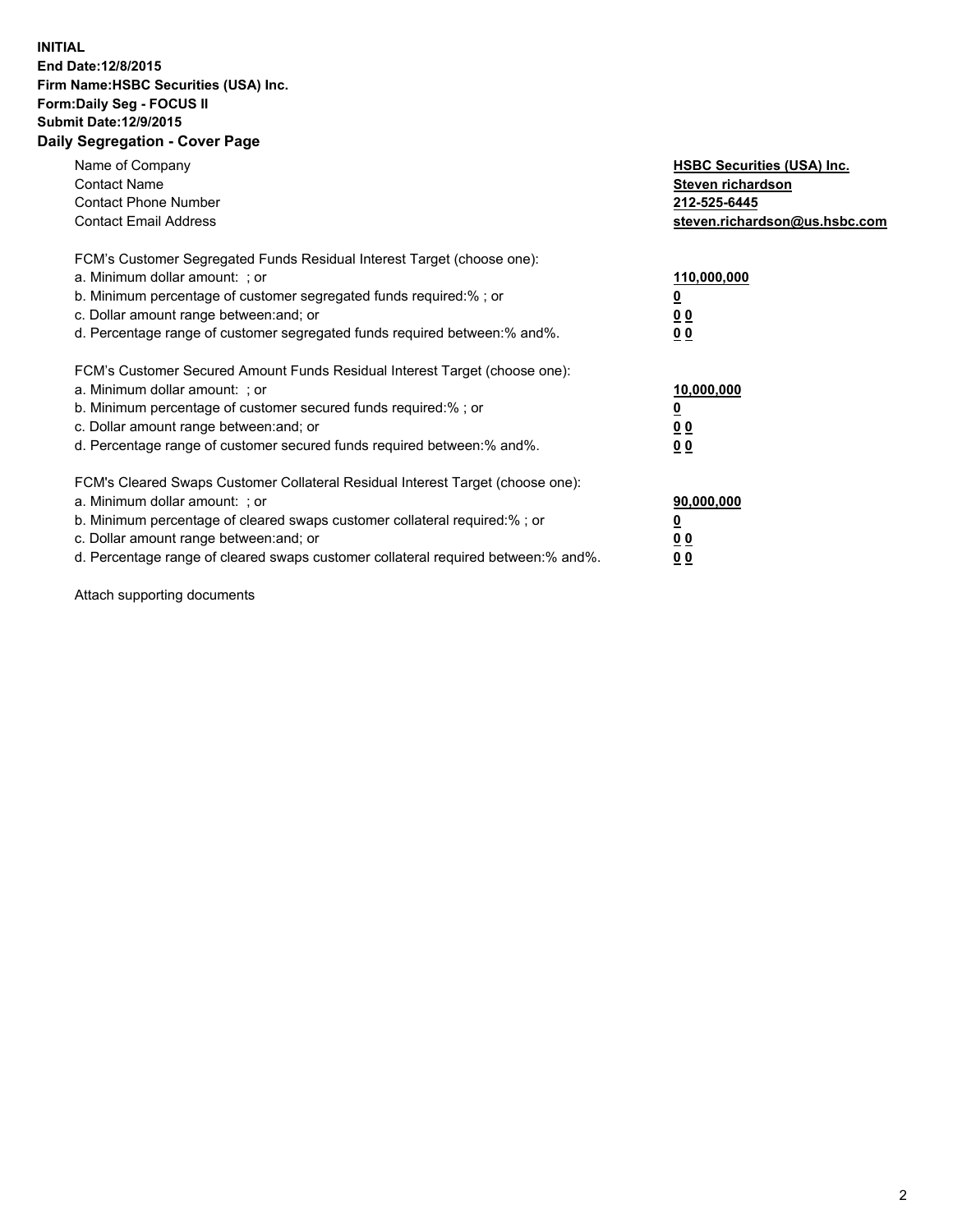**INITIAL End Date:12/8/2015 Firm Name:HSBC Securities (USA) Inc. Form:Daily Seg - FOCUS II Submit Date:12/9/2015**

## **Daily Segregation - Secured Amounts** Foreign Futures and Foreign Options Secured Amounts

|     | Foreign Futures and Foreign Options Secured Amounts                                         |                                         |
|-----|---------------------------------------------------------------------------------------------|-----------------------------------------|
|     | Amount required to be set aside pursuant to law, rule or regulation of a foreign            | $0$ [7305]                              |
|     | government or a rule of a self-regulatory organization authorized thereunder                |                                         |
| 1.  | Net ledger balance - Foreign Futures and Foreign Option Trading - All Customers             |                                         |
|     | A. Cash                                                                                     | 55,553,973 [7315]                       |
|     | B. Securities (at market)                                                                   | 122,358,942 [7317]                      |
| 2.  | Net unrealized profit (loss) in open futures contracts traded on a foreign board of trade   | 2,216,508 [7325]                        |
| 3.  | Exchange traded options                                                                     |                                         |
|     | a. Market value of open option contracts purchased on a foreign board of trade              | $0$ [7335]                              |
|     | b. Market value of open contracts granted (sold) on a foreign board of trade                | $0$ [7337]                              |
| 4.  | Net equity (deficit) (add lines 1.2. and 3.)                                                | 180,129,423 [7345]                      |
| 5.  | Account liquidating to a deficit and account with a debit balances - gross amount           | 1,965,783 [7351]                        |
|     | Less: amount offset by customer owned securities                                            | -1,963,459 [7352] 2,324 [7354]          |
| 6.  | Amount required to be set aside as the secured amount - Net Liquidating Equity              | 180, 131, 747 [7355]                    |
|     | Method (add lines 4 and 5)                                                                  |                                         |
| 7.  | Greater of amount required to be set aside pursuant to foreign jurisdiction (above) or line | 180, 131, 748 [7360]                    |
|     | 6.                                                                                          |                                         |
|     | FUNDS DEPOSITED IN SEPARATE REGULATION 30.7 ACCOUNTS                                        |                                         |
| 1.  | Cash in banks                                                                               |                                         |
|     | A. Banks located in the United States                                                       | 11,898,446 [7500]                       |
|     | B. Other banks qualified under Regulation 30.7                                              | 0 [7520] 11,898,446 [7530]              |
| 2.  | Securities                                                                                  |                                         |
|     | A. In safekeeping with banks located in the United States                                   | 80,179,434 [7540]                       |
|     | B. In safekeeping with other banks qualified under Regulation 30.7                          | 0 [7560] 80,179,434 [7570]              |
| 3.  | Equities with registered futures commission merchants                                       |                                         |
|     | A. Cash                                                                                     | $0$ [7580]                              |
|     | <b>B.</b> Securities                                                                        | $0$ [7590]                              |
|     | C. Unrealized gain (loss) on open futures contracts                                         | $0$ [7600]                              |
|     | D. Value of long option contracts                                                           | $0$ [7610]                              |
|     | E. Value of short option contracts                                                          | 0 [7615] 0 [7620]                       |
| 4.  | Amounts held by clearing organizations of foreign boards of trade                           |                                         |
|     | A. Cash                                                                                     | $0$ [7640]                              |
|     | <b>B.</b> Securities                                                                        | $0$ [7650]                              |
|     | C. Amount due to (from) clearing organization - daily variation                             | $0$ [7660]                              |
|     | D. Value of long option contracts                                                           | $0$ [7670]                              |
|     | E. Value of short option contracts                                                          | 0 [7675] 0 [7680]                       |
| 5.  | Amounts held by members of foreign boards of trade                                          |                                         |
|     | A. Cash                                                                                     | 107,559,457 [7700]                      |
|     | <b>B.</b> Securities                                                                        | 42,179,508 [7710]                       |
|     | C. Unrealized gain (loss) on open futures contracts                                         | 2,216,508 [7720]                        |
|     | D. Value of long option contracts                                                           | $0$ [7730]                              |
|     | E. Value of short option contracts                                                          | 0 [7735] 151,955,473 [7740]             |
| 6.  | Amounts with other depositories designated by a foreign board of trade                      | $0$ [7760]                              |
| 7.  | Segregated funds on hand                                                                    | $0$ [7765]                              |
| 8.  | Total funds in separate section 30.7 accounts                                               |                                         |
| 9.  | Excess (deficiency) Set Aside for Secured Amount (subtract line 7 Secured Statement         | 244,033,353 [7770]<br>63,901,605 [7380] |
|     | Page 1 from Line 8)                                                                         |                                         |
| 10. | Management Target Amount for Excess funds in separate section 30.7 accounts                 | 10,000,000 [7780]                       |
| 11. | Excess (deficiency) funds in separate 30.7 accounts over (under) Management Target          | 53,901,605 [7785]                       |
|     |                                                                                             |                                         |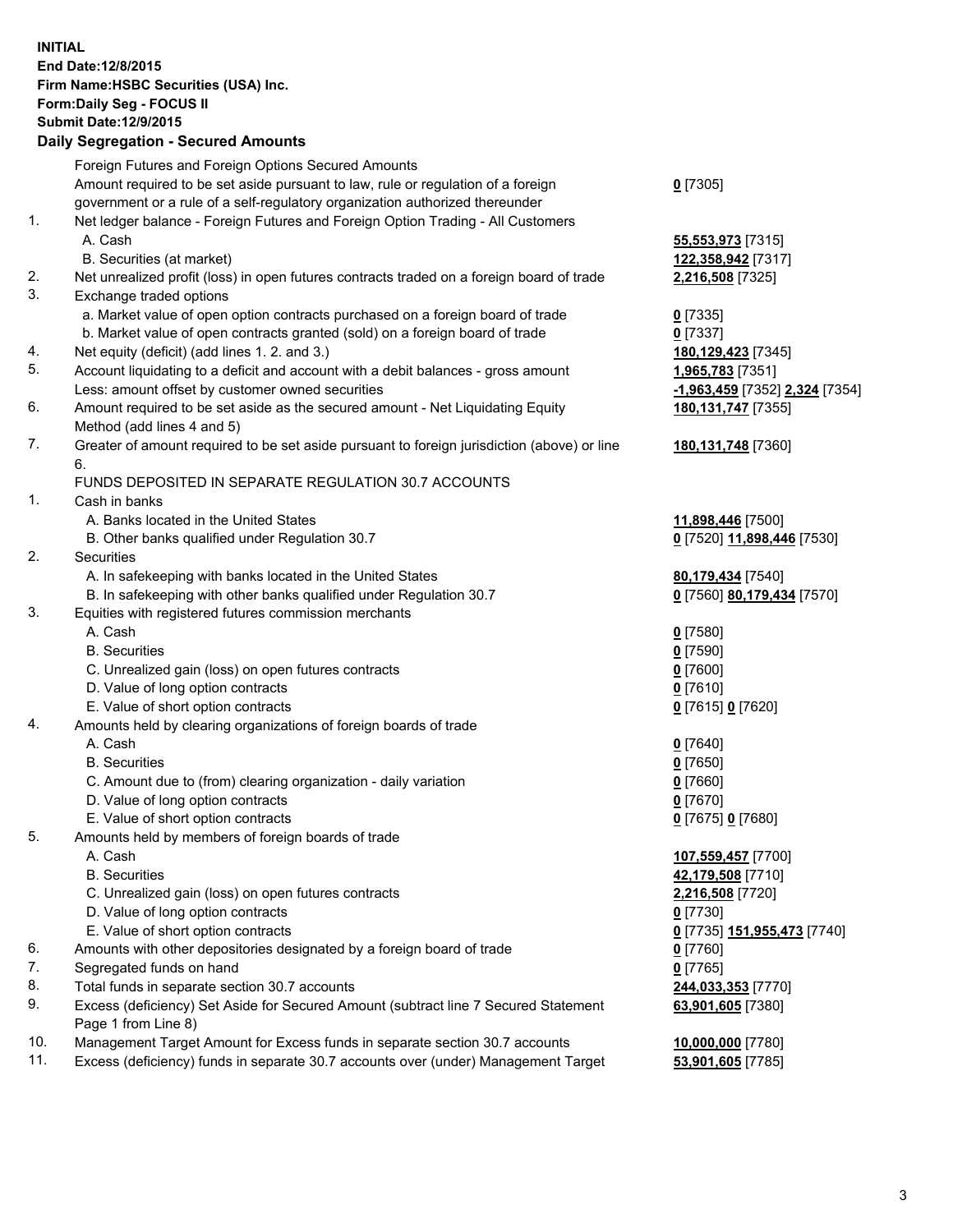| <b>INITIAL</b> | End Date: 12/8/2015<br>Firm Name: HSBC Securities (USA) Inc.<br>Form: Daily Seg - FOCUS II<br><b>Submit Date: 12/9/2015</b><br><b>Daily Segregation - Segregation Statement</b> |                               |
|----------------|---------------------------------------------------------------------------------------------------------------------------------------------------------------------------------|-------------------------------|
|                | SEGREGATION REQUIREMENTS(Section 4d(2) of the CEAct)                                                                                                                            |                               |
| 1.             | Net ledger balance                                                                                                                                                              |                               |
|                | A. Cash                                                                                                                                                                         | -142,325,703 [7010]           |
|                | B. Securities (at market)                                                                                                                                                       | 1,045,834,585 [7020]          |
| 2.             | Net unrealized profit (loss) in open futures contracts traded on a contract market                                                                                              | 330,100,369 [7030]            |
| 3.             | Exchange traded options                                                                                                                                                         |                               |
|                | A. Add market value of open option contracts purchased on a contract market                                                                                                     | 144,106,237 [7032]            |
|                | B. Deduct market value of open option contracts granted (sold) on a contract market                                                                                             | -61,751,709 [7033]            |
| 4.             | Net equity (deficit) (add lines 1, 2 and 3)                                                                                                                                     | 1,315,963,779 [7040]          |
| 5.             | Accounts liquidating to a deficit and accounts with                                                                                                                             |                               |
|                | debit balances - gross amount                                                                                                                                                   | 33,201,534 [7045]             |
|                | Less: amount offset by customer securities                                                                                                                                      | -33,201,386 [7047] 148 [7050] |
| 6.             | Amount required to be segregated (add lines 4 and 5)                                                                                                                            | 1,315,963,927 [7060]          |
|                | FUNDS IN SEGREGATED ACCOUNTS                                                                                                                                                    |                               |
| 7.             | Deposited in segregated funds bank accounts                                                                                                                                     |                               |
|                | A. Cash                                                                                                                                                                         | 73,707,558 [7070]             |
|                | B. Securities representing investments of customers' funds (at market)                                                                                                          | $0$ [7080]                    |
|                | C. Securities held for particular customers or option customers in lieu of cash (at                                                                                             | 256,657,410 [7090]            |
|                | market)                                                                                                                                                                         |                               |
| 8.             | Margins on deposit with derivatives clearing organizations of contract markets                                                                                                  |                               |
|                | A. Cash                                                                                                                                                                         | 27,466,476 [7100]             |
|                | B. Securities representing investments of customers' funds (at market)                                                                                                          | 149,175,131 [7110]            |
|                | C. Securities held for particular customers or option customers in lieu of cash (at                                                                                             | 789,177,176 [7120]            |
|                | market)                                                                                                                                                                         |                               |
| 9.             | Net settlement from (to) derivatives clearing organizations of contract markets                                                                                                 | <u>-8,967,590</u> [7130]      |
| 10.            | Exchange traded options                                                                                                                                                         |                               |
|                | A. Value of open long option contracts                                                                                                                                          | 144, 106, 237 [7132]          |
|                | B. Value of open short option contracts                                                                                                                                         | -61,751,709 [7133]            |
| 11.            | Net equities with other FCMs                                                                                                                                                    |                               |
|                | A. Net liquidating equity                                                                                                                                                       | 71,649,852 [7140]             |
|                | B. Securities representing investments of customers' funds (at market)                                                                                                          | $0$ [7160]                    |
|                | C. Securities held for particular customers or option customers in lieu of cash (at<br>market)                                                                                  | $0$ [7170]                    |
| 12.            | Segregated funds on hand                                                                                                                                                        | $0$ [7150]                    |
| 13.            | Total amount in segregation (add lines 7 through 12)                                                                                                                            | 1,441,220,541 [7180]          |
| 14.            | Excess (deficiency) funds in segregation (subtract line 6 from line 13)                                                                                                         | 125,256,614 [7190]            |
| 15.            | Management Target Amount for Excess funds in segregation                                                                                                                        | 110,000,000 [7194]            |
| 16.            | Excess (deficiency) funds in segregation over (under) Management Target Amount                                                                                                  | 15,256,614 [7198]             |

16. Excess (deficiency) funds in segregation over (under) Management Target Amount Excess